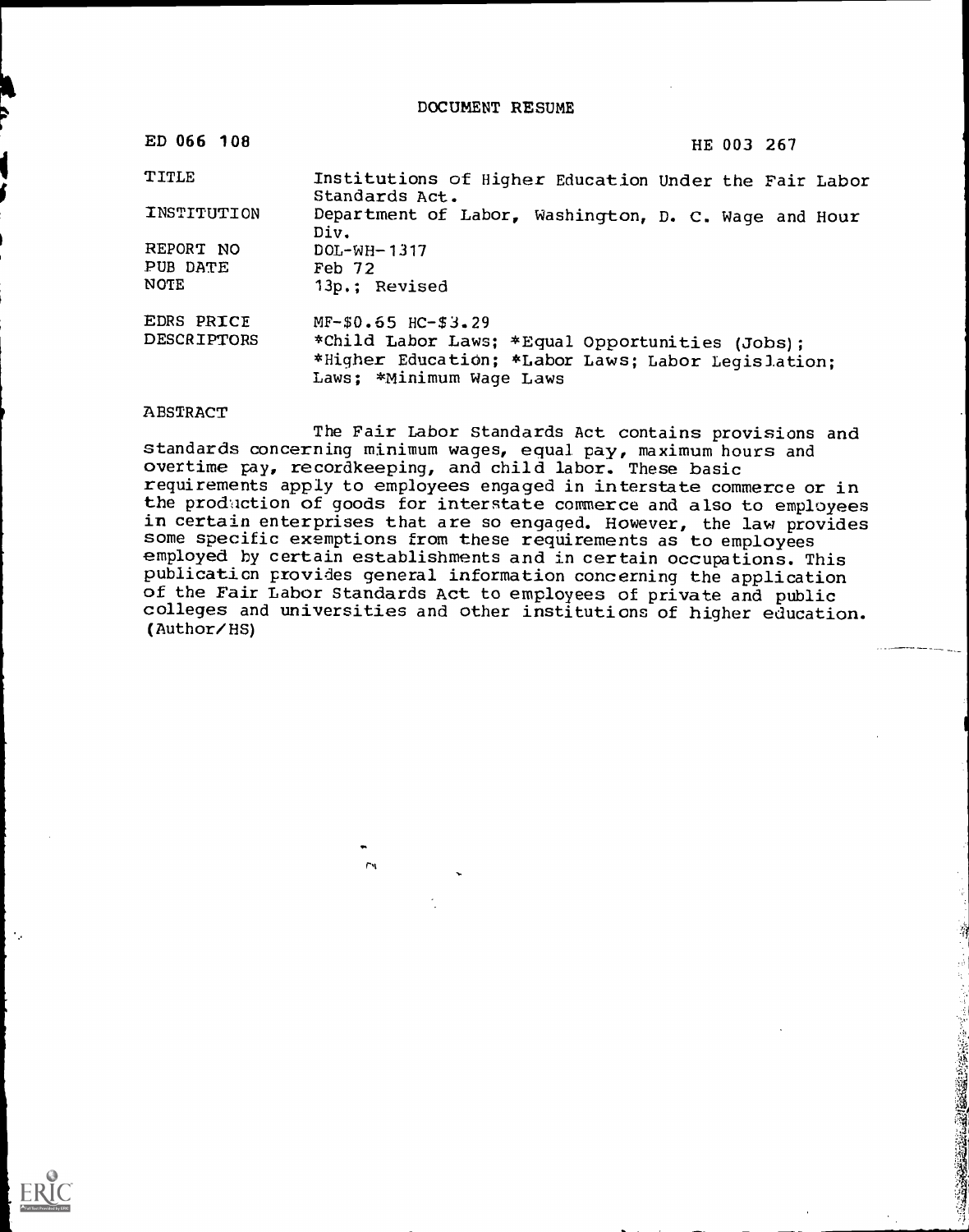$\int_{0}^{\infty}$ 

 $\infty$ 

# **INSTITUTIONS OF** HIGHER EDUCATION

# Under The Fair Labor Standards Act

February 1972

U.S. DEPARTMENT OF HEALTH.<br>
EDUCATION & WELFARE<br>
OFFICE OF EDUCATION<br>
THIS DOCUMENT HAS BEEN REPROM<br>
DUCED EXACTLY AS RECEIVED FROM<br>
THE PERSON OR ORGANIZATION ORIG-<br>
INATING IT. POINTS OF VIEW OR OPIN-<br>
IONS STATED DO NOT

 $\mathbf 1$ 

零

 $M$ 

S<br>C

 $\mathbf C$ 

UNITED STATES DEPARTMENT OF LABOR Employment Standards Administration Wage and Hour Division

WH Publication 1317(Rev.)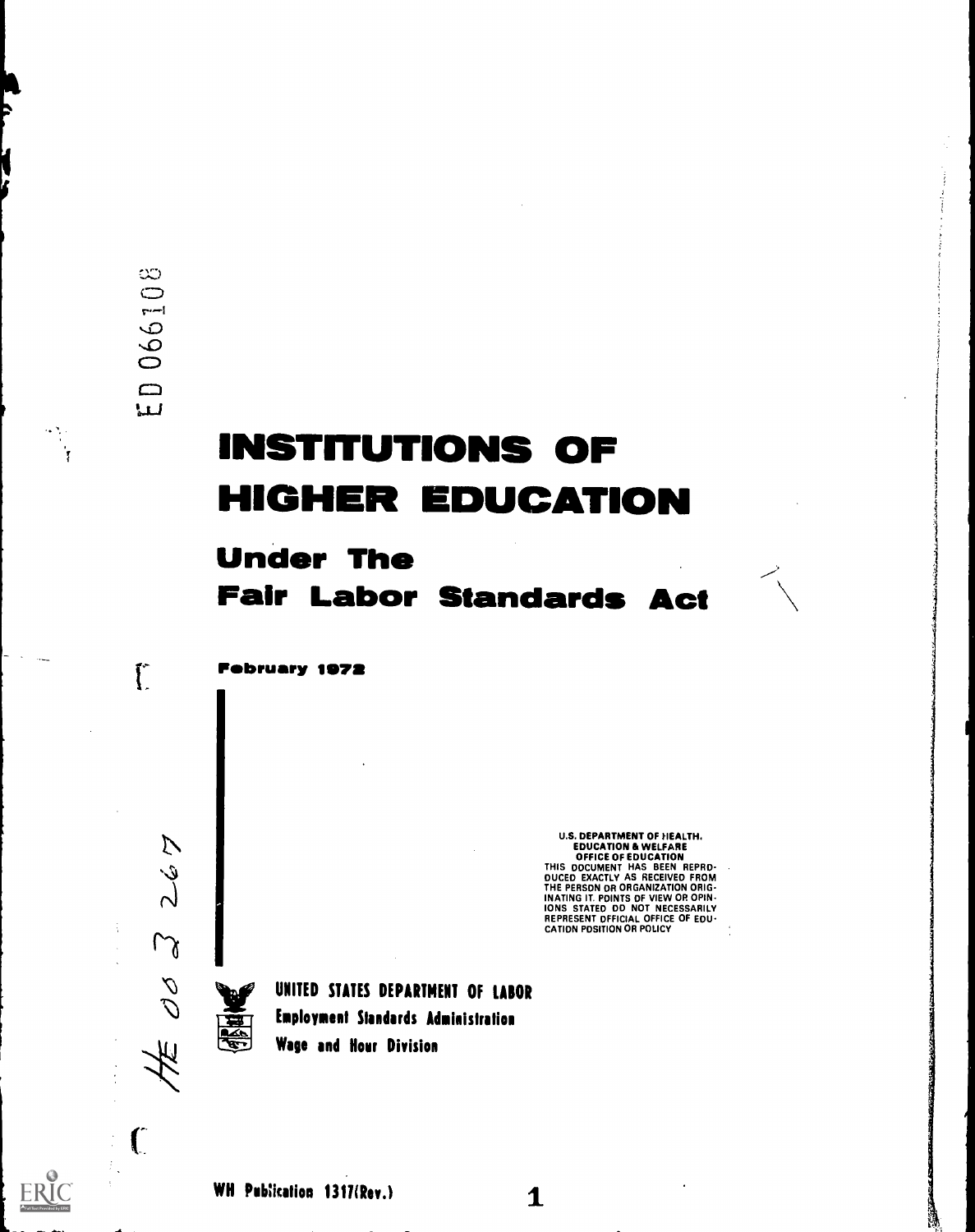# U. S. DEPARTMENT OF LABOR Dnployment Standards Administration Wage and Hour Division Washington, P. C. 20210

INSTITUTIONS OF HIGHER EDUCATION UNDER THE FAIR LABOR STANDARDS ACT

# GENERAL STATEMENT

The Fair Labor Standards Act contains provisions and standards concerning minimum wages, equal pay, maximum hours and overtime pay, recordkeeping, and child labor. These basic requirements apply to employees engaged in interstate commerce or in the production of goods for interstate commerce and also to employees in certain enterprises which are so engaged. However, the law provides some specific exemptions from these requirements as to employees employed by certain establishments and in certain occupations. The Act is administered by the U. S. Department of Labor's Wage and Hour Division.

This publication provides general information concerning the application of the Fair labor Standards Act to employees of private end public colleges and universities and other institutions of higher education. If you have specific questions about the statutory requirements, contact the WH Division's nearest office.

#### COVERAGE

 $\int_{0}^{\infty}$ 

 $\mathbf{C}$ 

The ordinary meaning of the phrase "institutions of higher education" is that they are institutions above the secondary level, such as colleges or universities, junior colleges, professional schools of engineering, law, library science, social work, etc. The term is not defined in the Fair Labor Standards Act, but generally an institution of higher education is an educational institution which admits as regular students only individuals having a certificate of graduation from a high school or the recognised equivalent of such a certificate and is legally authorized within a State to provide a program of education beyond high school.

The educational program of an institution of higher education normally awards a bachelor's degree, or provides not less than a two-year program which is acceptable for full credit toward such a degree, or offers a twoyear program in engineering, mathematics, or the physical or biological sciences which is designed to prepare the student to vork as a technician and at a semiprofessional level in engineering, scientific, or other technological fields which require the understanding and application of basic engineering, scientific, or mathematical principles or knowledge.

The Fair Labor Standards Act applies to all activities performed in connection with the operation of institutions of higher education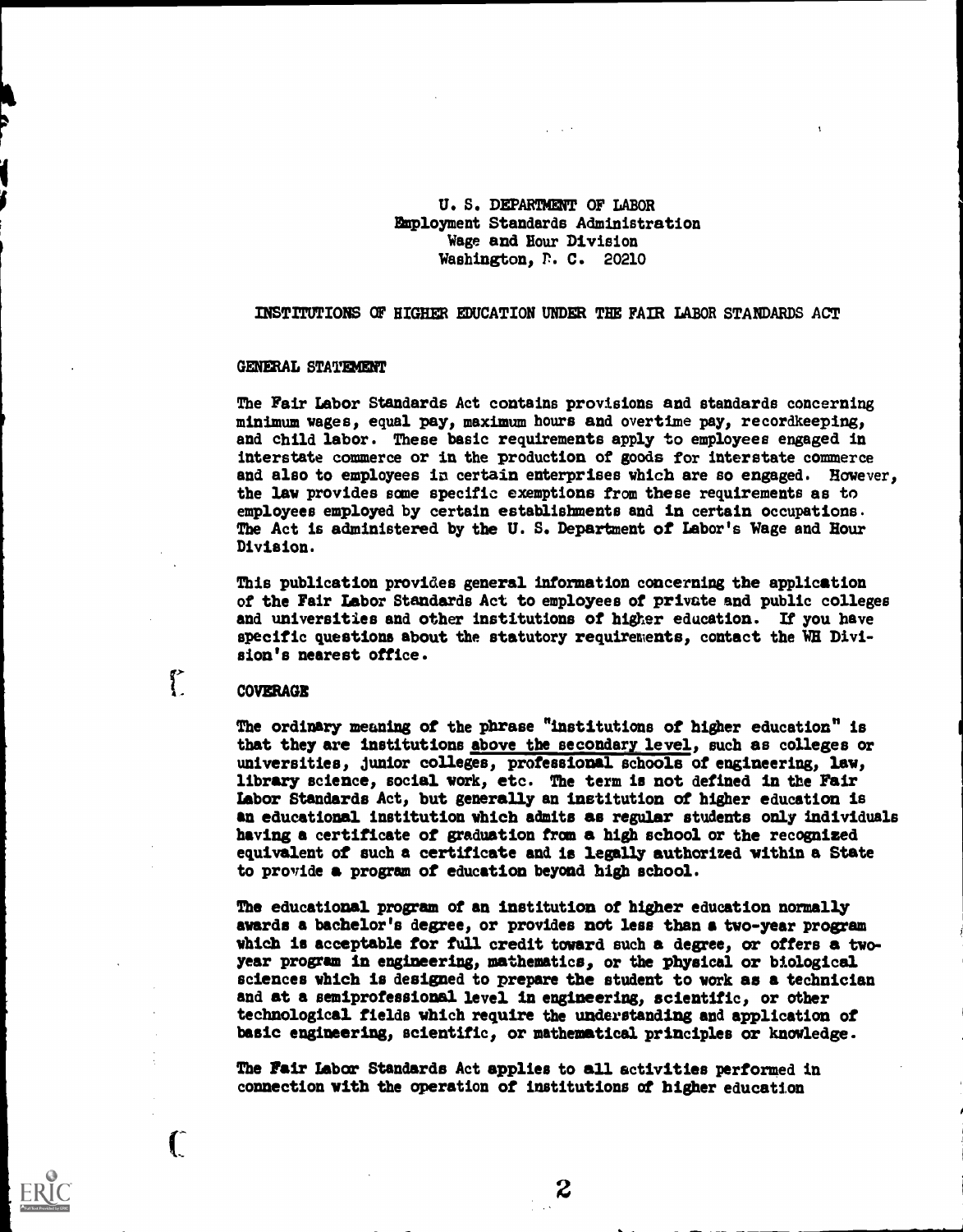(whether public or private or whether operated for profit or not for profit) regardless of the annual dollar volume of the institution, provided there are in the enterprise employees engaged in interstate commerce or in the production of goods for interstate commerce, including employees who handle, sell, or otherwise work on goods vhich have been moved in or produced for such commerce.

The Act makes a State or a political subdivision of a State responsible as an employer for compliance with the Act in regard to all of its employees employed in activities in connection with the operation of such a school in carrying out its mission of providing education. This would be true even though they may be part of a central or servicing staff or otherwise employed at a location away from the physical premises where the classes axe conducted, so long as they are employed in the statutory enterprise.

 $\mathcal{E}$ 

J

سوريت بنيت

Where a separate agency or central body is charged with the mission of operating a school, generally its employees would similarly be subject to the Act's provisions regardless of where they work, so long as their work is in furtherance of such mission. For example, where a State agency, such as a board of regents is charged with functions in connection with the operation of State institutions of higher education, employees of the agency who work in connection with such functions would be subject to the Act's provisions, unless specifically exempt.

It should be noted that there will be situations in both publicly and privately operated educational institutions where it will be necessary to consider all the facts carefully in order to determine whether the activities of an employee are actually performed in connection with the operation of an institution of higher education or whether his activities are too rmmotely related to the institutional operations to come within the covered enterprise.

For exmrple, although it has been concluded as a general rule that the operation of fraternity and sorority houses are not part of a college or university enterprise, there may be instances where the facts demonstrate that the fraternities and sororities are part of such enterprise. Whether the university, for example, exercises a high degree of supervision and control over the sorority or fraternity, or whether the sorority or fraternity house is owned by the university, may well be important indicia of whether the operation of the house should be considered part of the university or college enterprise.

It will also require a thorough analysis of all the facts in a particular situation to determine mhether the activities of a college or university athletic association are part of the school enterprise.

On the other hand, it is generally accepted that persons working under the auspices of a college or university at experimental or research stations located away from the campus would not be considered as being covered under the Act, provided no instruction is given and no students are present at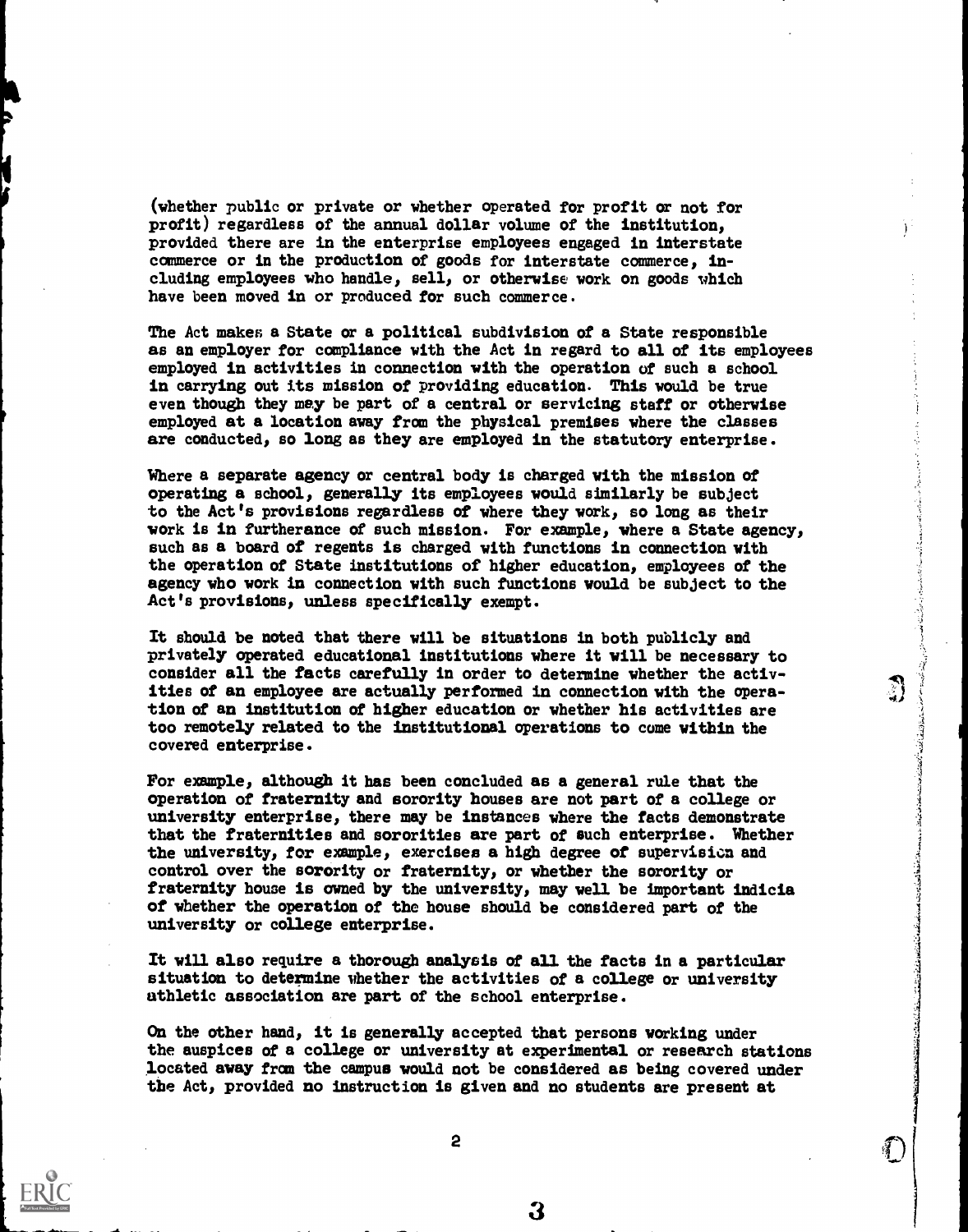the stations. Such experimental activities are not considered a part, continuation, or extension of the academic program of the school.

# THE EMPLOYMENT RELATIONSHIP

 $\int_{0}^{\infty}$ 

 $\Gamma$ 

The Act defines the term "employ" in section 3(g) as including "to suffer or permit to work". However, in interpreting the Act, the Supreme Court has made it clear that the Act was not intended "to stamp all persons as employees who, without any express or implied compensation agreement, might work for their own advantages on the premises of another."

Volunteer Rervices: With the above judicial guidance the WE Division has been able, in administering the Act, to apply its provisions in a manner which would not frustrate the bona fide efforts of individuals to volunteer and donate their services for activities of a humanitarian, public service, or religious nature to which they desire to make a contribution. Therefore, individuals who may volunteer their services, usually on a part-time basis, to an institution of higher education, not as employees or in contemplation of pay for the services rendered , are not considered employees within the meaning of the Act.

> $\frac{1}{2}$  and  $\frac{1}{2}$  and  $\frac{1}{2}$  $\frac{1}{2}$

医心包 医牙骨关节 医大

 $\frac{1}{2}$ 

 $\label{eq:2.1} \begin{aligned} \mathcal{L}_{\mathcal{A}}(\mathcal{A}) & = \mathcal{L}_{\mathcal{A}}(\mathcal{A}) + \mathcal{L}_{\mathcal{A}}(\mathcal{A}) + \mathcal{L}_{\mathcal{A}}(\mathcal{A}) + \mathcal{L}_{\mathcal{A}}(\mathcal{A}) + \mathcal{L}_{\mathcal{A}}(\mathcal{A}) + \mathcal{L}_{\mathcal{A}}(\mathcal{A}) + \mathcal{L}_{\mathcal{A}}(\mathcal{A}) + \mathcal{L}_{\mathcal{A}}(\mathcal{A}) + \mathcal{L}_{\mathcal{A}}(\mathcal{A}) + \mathcal{L}_{\mathcal{A}}(\mathcal$ 

Religious, Charitable or Nonprofit Organizations: There is no special provision in the Act which precludes an employee-employer relationship between a religious, charitable, or nonprofit organization and persons who perform work for such an organization. For example, a church or religious organization may operate an institution of higher education and employ a regular staff who do this work as a means of livelihood. In such cases there is an employee-employer relationship for purposes of the Act.

Members of Religious Orders: Persons such as nuns, monks, priests, lay brothers, ministers, deacons, and other members of religious orders who serve pursuant to their religious obligations in schools and other institutions operated by the church or religious order are not considered to be "employees" within the meaning of the law.

Graduate Assistants: Where a graduate student is engaged in original professional-level research whidh is primarily for the purpose of fulfilling the requirements for an advanced degree, even though he may be performing such research under a grant or stipend, the WH Division will not assert that an employer-employee relationship exists. Where no such relationship exists there is, of cource, no application of the minimum wage and overtime pay provisions of the Fair Labor Standards Act.

On the other hand, a teaching assistant or associate who is assigned a class or laboratory section, or who has as his primary duty a teadhing activity sudh as demonstrating laboratory experiments, would be considered an employee.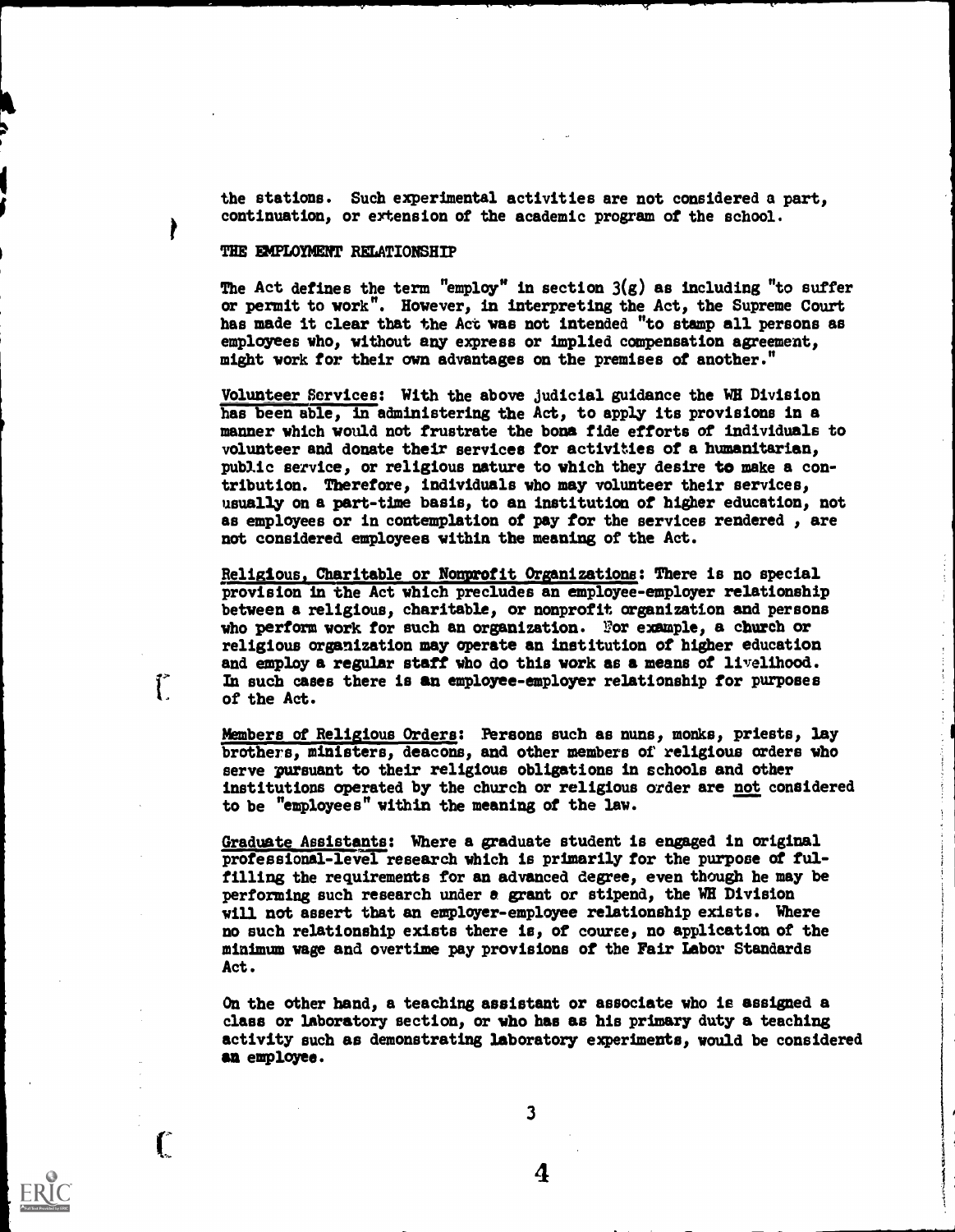Extracurricular Activities: As part of their overall education programs, schools may permit or require students to participate in activities in connection with dramatics, school publications, glee clubs, bands, choirs, orchestras, debating teams, intramural and intercollegiate athletics and other similar endeavors. Participation by the student in such programs, conducted primarily for the benefit of the participants as part of the educational opportunities provided to the students by the school, does not create an employment relationship between the school and the student. The payment of a nominal sum by the school to a student for participating in such activities would not, of itself, change this conclusion.

However, ve would generally consider an employment relationship to exist with respect to students whose duties are not part of an overall educational program and vho receive same compensation. Thus, students such as those who are hired to vork at food service counters, to sell programs, or to usher at athletic events are covered employees and subject to the Act's monetary requirements. In addition, participation by students in counseling programs and new student orientation programs appear to be activities of a type to which an employer-employee relationship may apply, although any determination vould have to be made on the basis of all the facto in the particular situation.

# **BASIC MONETARY REQUIREMENTS**

Minimum Wagee: Covered nonexempt employees of an enterprise engaged in the operation of an institution of higher education must receive not less than \$1.60 per hour. For employees of institutions of higher education in Puerto Rico and American Samoa, industry wage orders may set minimum rates below  $$1.60$  per hour.

.Facilities Furnished to School Employees: Where meals, lodging, or other facilities are customarily provided for the benefit of the workers, the reasonable cost or fair value is considered as vages paid, under section  $3(m)$  of the Act. This section also provides that such costs shall not be included as part of wages to the extent that they are excluded therefram by the terms of a bona fide colleetive bargaining agreement. The reasonable cost is defined in the Regulations, Part 531, as the actual cost to the employer vithout a profit.

Educational costs defrayed for the student may be considered as "other facilities". Tbe educational cost defrayed for a student employee is that portion of the regular tuition or fees that is absorbed by the school through such means as reduction in the regular tuition or a grant which is credited to the account of the student. This would be considered wages under section  $3(m)$  of the Act, as would any reduction in charges for board and lodging.

5

 $\frac{1}{2}$   $\frac{1}{2}$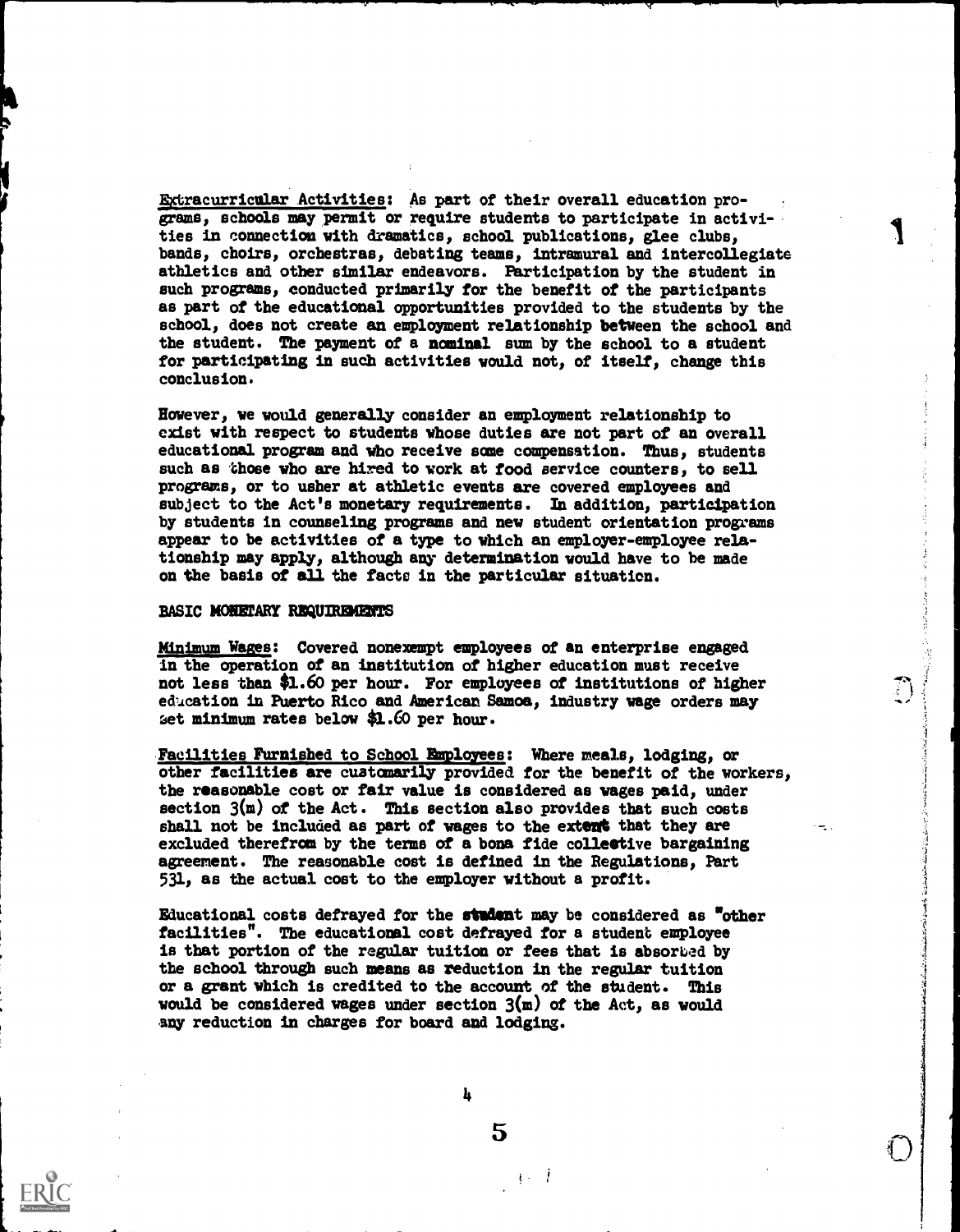The cost of facilities furnished by the employer primarily for the employer's benefit instead of the worker's may not be included in computing wages. For example, the cost of furnishing and laundering uniforms, where required by the employer or by the nature of the job, may not be charged to the employee 'where such charge would reduce the wages paid in any workweek below the required minimum wage. For purposes of computing overtime, the employee's regular rate is the stipulated vage before the deduction vas made.

# EQUAL FAY PROVISIONS

Under the equal pay provisions, the employer may not discriminate on the basis of sex by paying employees of one sex at rates lower than he pays employees of the opposite sex, in the same establishment, for doing equal work on jobs requiring equal akill, effort and responsibility which are performed under similar working conditions. The equal pay provisions applY to all nonexempt employees working in an establishment in vhich the employer has some employees subject to the minimum vase provisions of the Act.

The Act provides an exception from the prohibition against payment of wages at lower rates to one sex than the other for equal work where it can be shown that the vage differential is based on a seniority system, a merit system, a system measuring earnings by quantity or quality of production, or on any other factor other than sex.

An employer who is paying a wage differential in violation of the equal pay provisions of the Act may not reduce the wage rate of any employee in order to comply with these provisions. Wages withheld in violation of the equal pay provisions have the status of unpaid minimum vages or unpaid overtime compensation under the Act, and back wages due under the equal pay provisions are subject tothe same methods of recovery as any other wages due under the Act.

The law prohibits any labor organization, or its agents, representing employees of a covered employer, from causing or attempting to cause the employer to discriminate against an employee in violation of the equal pay provisions.

Special certificates: Unless specifically exempt, all covered employees must be paid at least the applicable minimum wage, regardless of whether the employees are paid on a time, job, incentive, or any other basis. However, learners, apprentices, messengers, handicapped workers, studentworkers, and full-time students employed in retail or service establishments may be paid a special minimum vage lover than the statutory minimum provided that special certificates are first obtained from the WE Division's Administrator.

## OVERTIME PAY

 $\int_0^{\infty}$ 

 $\overline{C}$ 

The Fair Labor Standards Act requires the payment of not less than one and one-half times the regular rate of pay to covered, nonexempt employees after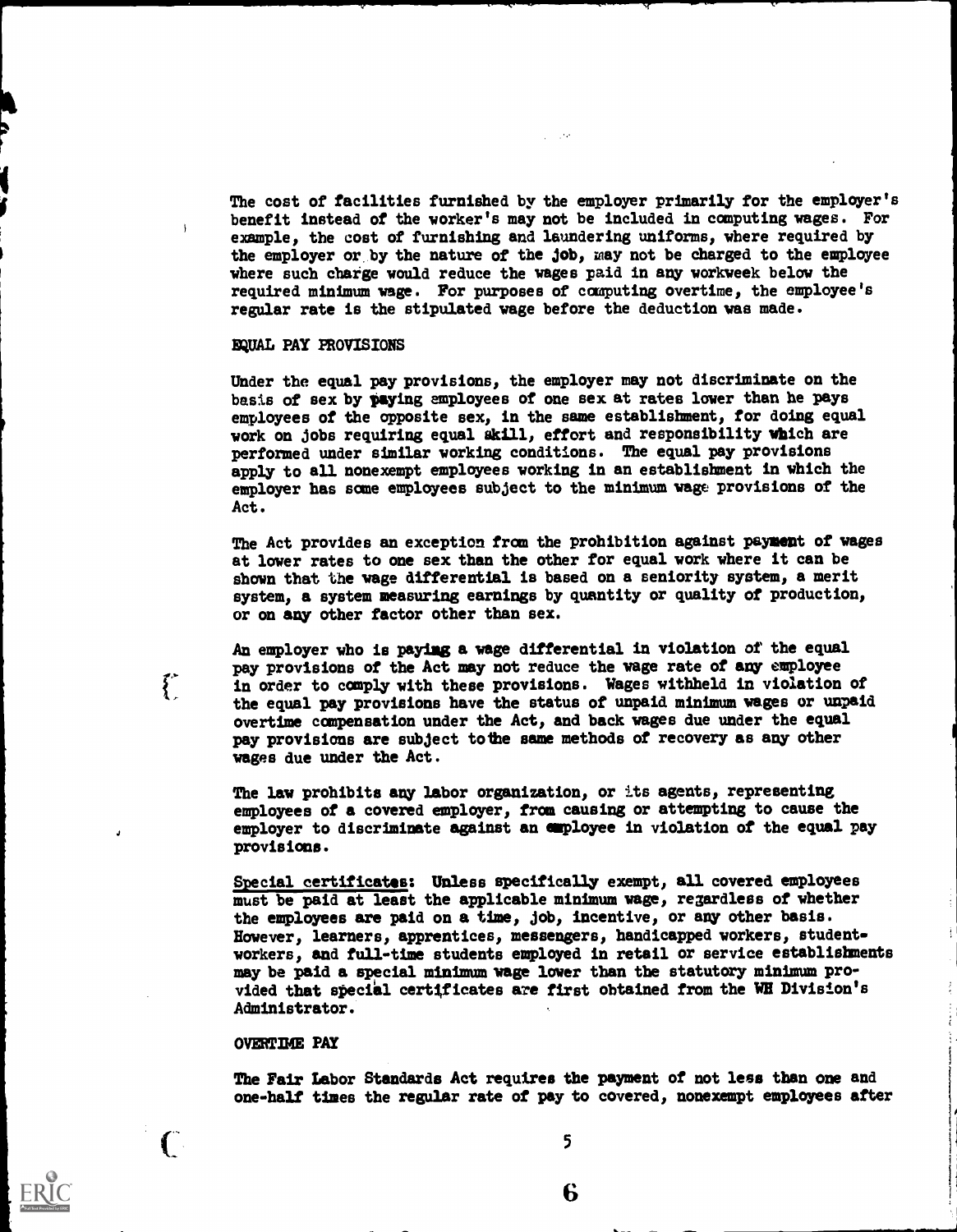40 hours of work in a workweek. The Fair Labor Standards Act does not require that an employee be paid each week. The employer may make his wage or salary payment at other regular intervals, such as every two weeks, every half month, or once a month. What the Act does require is that both minimum wage and overtime pay must be computed on the basis of hours worked each workweek standing alone.

As a result, except for a special overtime provision for hospital employees, the hours of work of an employee may not be averaged over 2 or more weeks. Thus, an employer may not credit an employee with compensatory time (even at one and one-half hours for each overtime hour worked) for overtime earned, which is to be taken at some mutually agreed upon later date, but must pay for sudh overtime in cash.

Workweek: A workweek is a regular recurring period of 168 hours in the form of seven consecutive 24-hour periods. The workweek need not be the same as the calendar week. It may begin on any day of the week and at any hour of the day. Once established, however, an employee's workweek may not be changed unless the change is intended to be permanent.

Regular Rate: Before overtime pay can be computed it is necessary to determine the employee's regular rate, since the Act requires payment for overtime hours at not less than one and one-half times the regular rate of pay. The regular rate may be more than the statutory minimum but it cannot be less. The regular rate includes all remuneration for employment, such as attendance bonuses, production bonuses, shift differentials, and other extra payments for work actually performed.

Payments which are not part of the regular rate include reimbursement for expenses incurred on the employer's behalf; premium payments for overtime work; the premium portion of time and one-half paid for work on Saturdays, Sundays, and holidays; discretionary bonuses; gifts and payments in the nature of gifts on special occasions; payments pursuant to certain profit-sharing, welfare, or thrift and saving plane; and payments for occasional periods when no work is performed due to vacation, holiday, or illness.

 $\mathbb{C}$ 

濁

Certain employment provided by educational institutions does not normally constitute 12 months of work each rear. For the convenience of the employee, the salary earned in the duty months may be prorated into equal monthly installments throughout the entire year provided the employee's regular rate for overtime pay purposes is computed on the salary earned in the duty months and not on the prorated installments. For example, a school may employ a nonexempt employee for 10 months out of the year and, by agreement, pay that employee his salary over a 12-month period. This is permissible providing the employee's regular rate for overtime pay purposes is computed on the 10-month basis.

The regular rate for an employee paid solely on an hourly rate is the employee's hourly rate. For an employee who is paid a salary for a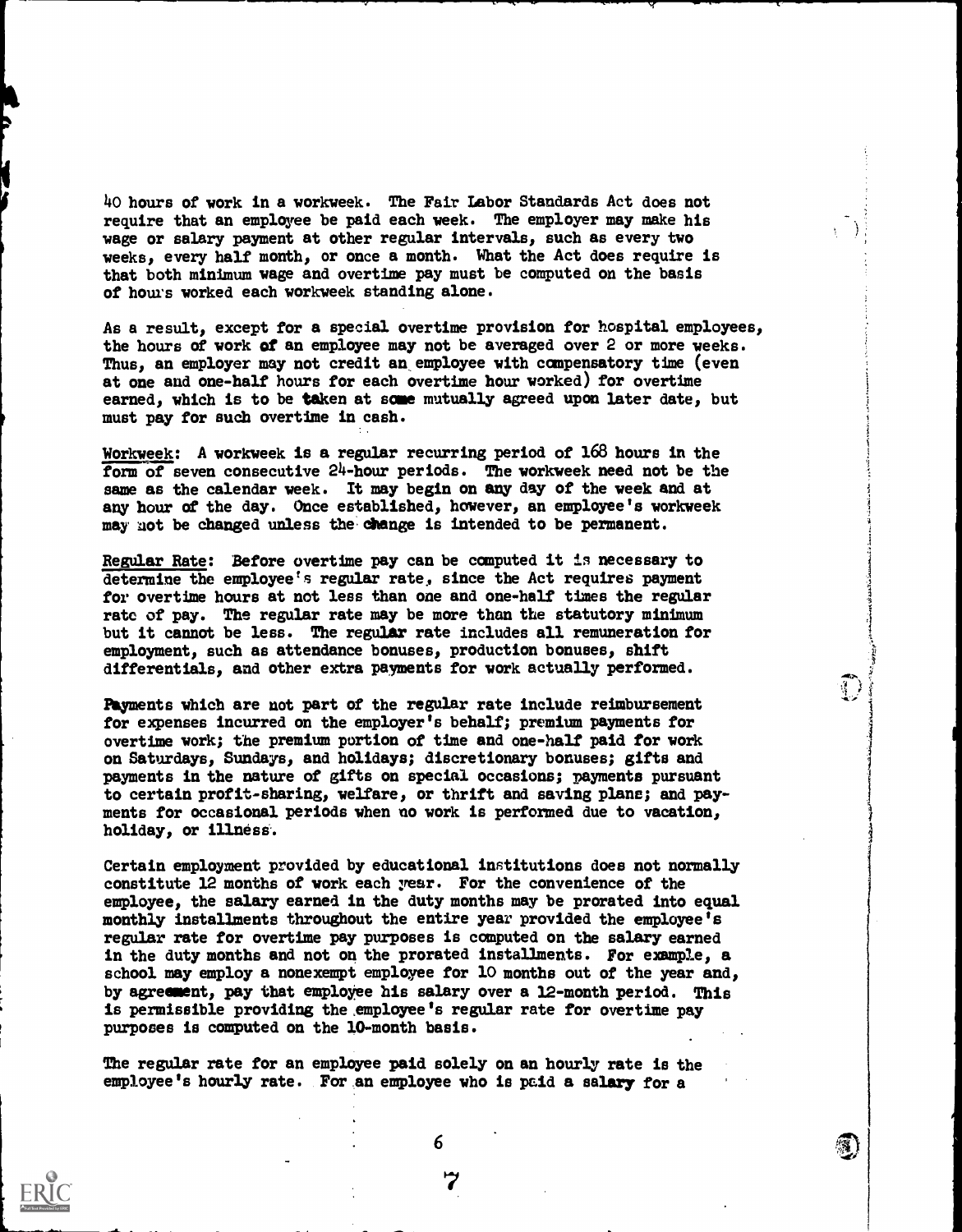specified number of hours a week, the regular rate is obtained by dividing the weekly salary by the specified hours. If a salary is paid as straight-time pay for whatever number hours are worked in a workveek, the regular rate is obtained by dividing the salary by the total hours worked each week. If a salary is paid on other than a weekly basis, the weekly pay must ordinarily be determined in order to compute the regular rate and overtime pay. For instance, if the salary is paid for a half month, multiply the salary by 24 and divide the product by 52 to get the weekly equivalent. A monthly salary should be multiplied by 12 and the product divided by 52, except in the case of an employee who works less them a full year and whose salary is prorated as discussed above. If the hourly rate obtained is less than the applicable minimum wage, the employer must make up the difference.

Note: The Fair Labor Standards Act does not require premium pay for Saturday, Sunday, or holiday work as such, or vacation or severance pay, or a discharge notice; nor does.it set any limit on the number of hours of work for males or females 16 years of age and over.

HOURS HARKED

 $\mathbf{C}$ 

General Statement: An employee subject to the Act in any workweek must be paid in accordance with its provisions for all hours worked in that workweek. In general, "hours worked" includes all the time an employee is required to be on duty or on the employer's premises or at a prescribed workplace, and all the time during which he is suffered or permitted to work for the employer.

For example, all the time spent by school custodians in the operation and maintenance of school buildings and the protection of school property both during and after school hours is generally considered hours worked under the Act.

All hours worked by an employee in more than one job classification for the same employer within the game workweek must be combined for purposes of determining whether overtime pay is due. For example, the hours worked by an employee as a custodian must be added to the hours worked by him as a bus driver. The employee must then be properly compensated by the school for the total number of hours worked.

Duty of 24 Hours or More: Where an employee subject to the Act has 24 hour shifts of duty or longer, as may sometimes be the case in a university hospital, the employer and the employees may agree that bona fide sleeping periods and meal periods will not be counted as hours worked. No off duty time need be counted as hours of work if the employee has complete freedom fram duties and may leave the premises for his own purposes.

If sleeping time is interrupted by a call to duty, the time of the interruption must be counted as time worked. If the employee does not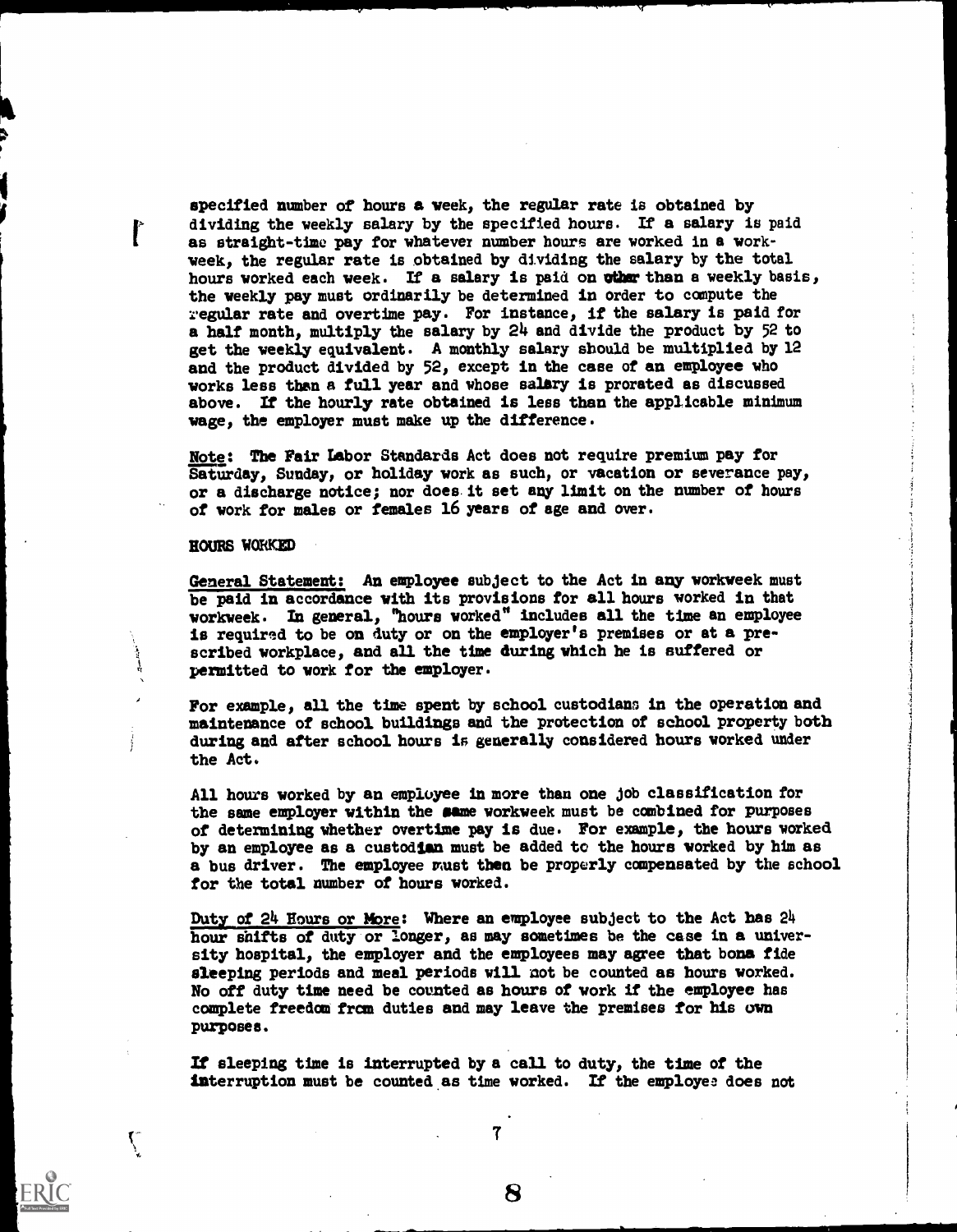get at least five hours of sleep during the scheduled sleeping period, the entire time is 'working time. No more than eight hours of sleeping time can be discounted as hours worked in any 24 hour period.

Bona fide meal periods during which the employee is completely relieved from duty for the purpose of eating regular meals are not worktime.

Ordinarily 30 minutes or more is long enough for a bons fide meal period.<br>Coffee breaks or time for snacks are counted as part of an employee's working time. If meal periods are frequently interrupted by calls to duty the employee would not be considered relieved of all duties and the period must be counted as hours worked.

period and the contribution is premised on the premises: An employee who resides on the final contribution on the premises: Orientation of the employee any the semi-particular contribution is all the semi-particular or fo (such as a house mother or dormitory counselor) is not considered as working all the time while on the premises. Ordinarily, the employee may engage in normal private pursuits and thus have enough time for eating, sleeping, entertaining, and other periods of complete freedom from all duties when the employee may leave the premises for personal purposes. It is of course difficult to determine the exact hours worked under these circumstances and any reasonable agreement of the parties which takes into consideration all of the pertinent facts vill be accepted.

On Call Time: An employee who is not required to remain on the employer's premises and is free to engage in his own pursuits, subject only to the understanding that he leave word at his home or with the school where he may labor Standards Act. When au employee does go out on call in such 3 situation, only the time actually spent on making the call need be counted aa hours worked. Of course, if calls ere so frequent or the "on-call" conditions so restrictive that the employee is not really free to use the intervening periods for his own benefit, waiting time may be counted as hours vorked.

A more detailed discussion of all of the preceding principles of "hours worked" is contained in the WE Division's Publication No. 1.344 on Hours Worked.

# zamPrIons

Executive, Administrative, and Professional Exemption: The Act prevides a minimum wage and overtime pay exemption for any employee employed in a bona fide executive, administrative, or professional capacity (including academic administrative personnel and teachers) as these terms are defined in the WE Division's Regulations, Part  $541.$  An employee will qualify for exemption if be meets all the pertinent tests relating to duties, responsibilities, and salary as stipulated in the regulations.

Among the basic requirements for exemption are the following: An executive employee's primary duty must be the management of the educational institu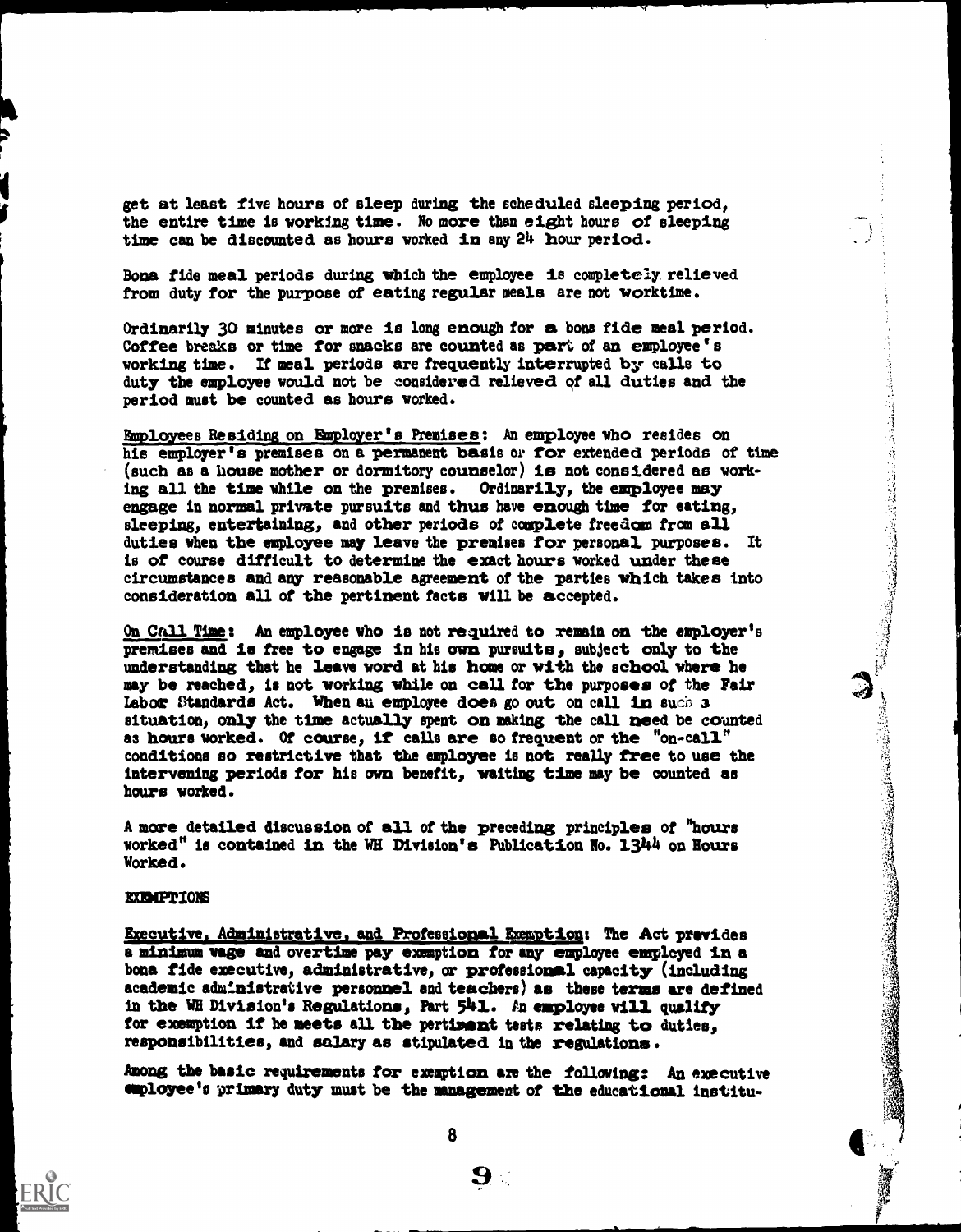tion, or of a recognized department or subdivision; an administrative employee must primarily perform office or nonmanual work of substantial importance to the management of the school, while an academic administrative employee must perform work directly related to the academic instruction or training carried on therein; and a professional employee must primarily perform work requiring advanced knowledge in a field of science or learning, or be employed and engaged as a teacher in the educational establishment by which he is employed.

Individuals engaged in the overall academic administration of an institution of higher education include the president and those of his assistants whose duties primarily concern such matters as curriculum, quality and methods of instructing, measuring and testing the learning potential and achievement of students, establishing and maintaining academic and graduate standards, and other aspects of the teaching program. Academic deans and department heads such as the heads of the mathematics department or the English department are other employees engaged in academic administration.

Examples of jobs in educational establishments and institutions which are outside the term "academic administration" are jobs relating to building management and maintenance, jobs relating to the health of the students and academic staff such as social worker, psychologist, cafeteria manager or dietician. Such an employee would not qualify as "academic administrative" personnel but may otherwise qualify for exemption as an executive, administrative, or professional employee, provided both the duty and salary tests of the particular exemption are met.

A requisite for exemption as a teacher is the condition that the employee is "employed and engaged" in this activity as a teacher certified or recognized as such in the school establishment or institution by which he is employed. Teaching consists of the activities of teaching, tutoring, instructing, lecturing and the like in the activity of imparting knowledge.

Those faculty members who are engaged as teachers but also spend a considerable amount of their time in extracurricular activities such as coaching athletic teams or acting as moderators or advisers in such areas as drama, forensics, or journalism are engaged in teaching. Such activities are a recognized part of the institution's responsibility in contributing to the educational development of the student. As discussed in Regulations, Part 541, an employee who is employed and engaged as a teacher is excepted frau the salary or fee requirement for exemption as a professional employee.

# CHILD LABOR PROVISIONS

 $\int_{1}^{\infty}$ 

 $\frac{1}{1}$ 

The Fair Labor Standards Act provides a 16-year minimum age in occupations other than those nonagricultural occupations declared, hazardous by the Secretary of Labor. An 18-year minimum age applies in such hazardous occupations.

Minors 14 and 15 years of age may be employed outside school hours in a variety of nonmanufacturing and nonhazardous occupations for limited hours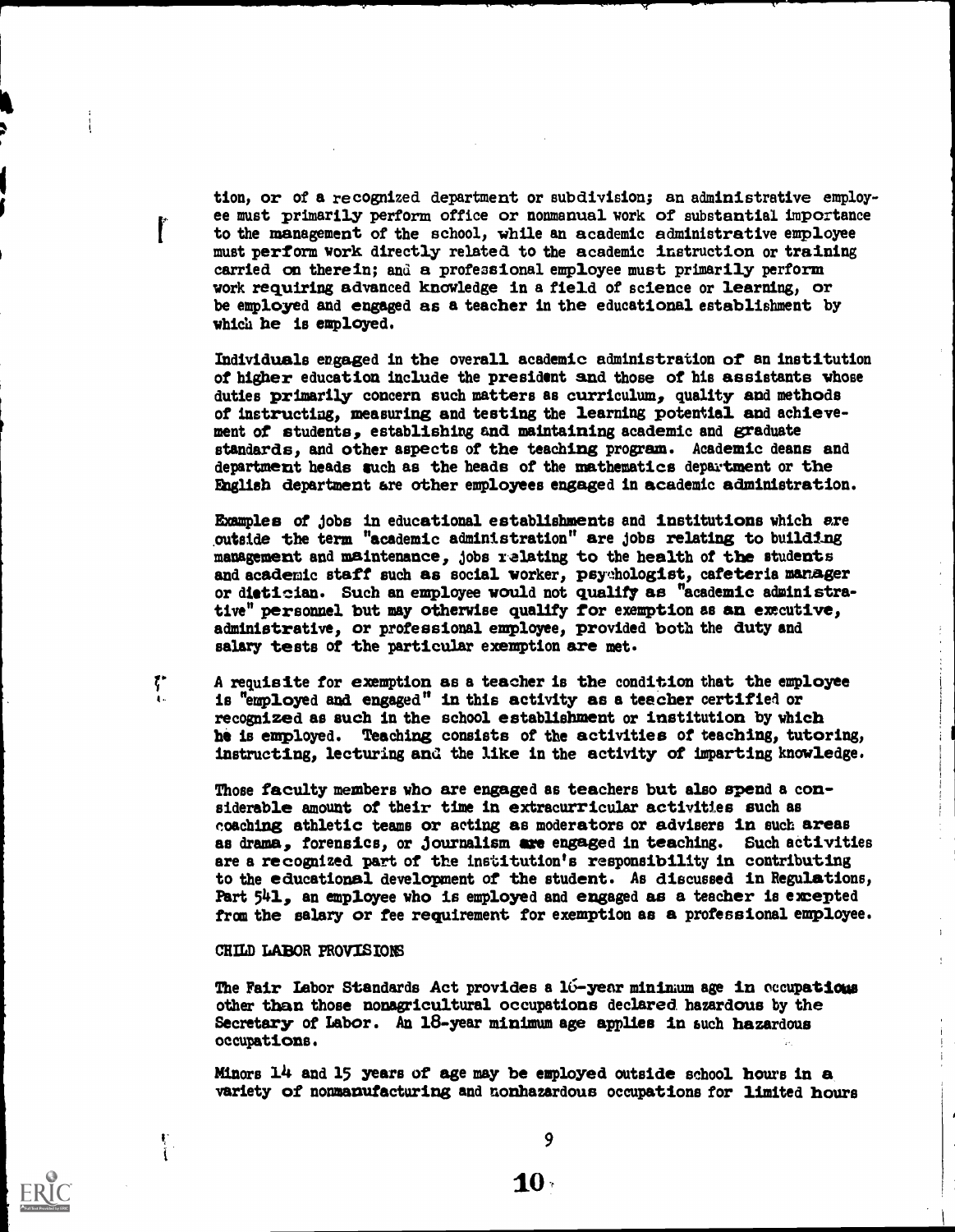of work and under other specified working conditions. Child labor Bulletin No. 101 provides detailed information on the child labor standards.

Whenever State and Federal child labor standards apply to the same employment, the higher standards prevail.

# RECORDS

Employers are required to keep records on wages, hours, and other items listed in the recordkeeping regulations, (Regulations, Part 516). Most of this required information is the kind employers usually keep in ordinary business practices and in complying vith other laws and regulations. No particular form of records is required.

Records required for emmpt employees differ from those for nonexempt vorkers.

Special information is required on employees under uncommon pay arrangements or to whom board, lodging, or other facilities are furnished. Records of the required information must be preserved for 3 years. Some supplementary items like timecards need be kept only 2 years. Microfilm copies of records are generally acceptable.

Some of the specific recordkeeping items required by Regulations, Part 516, are the following:

- 1) Name of employees in full.
- 2) Base address, including zip code.
- 3) Date of birth, if under 19.
- 4) Sex and occupation.
- 1 5) Time of day and day of week on which the employee's workweek begins.
- (6) Regular hourly rate of pay in any workweek in which overtime premium is due; basis of wage payment (such as "\$2 hr.", "\$16 day", " $$80$  wk.", " $$80$  wk. plus  $5\%$  commission").
- i7) Daily and weekly hours of work.
- $(8)$  Total daily or weekly straight time earnings.
- 9) Total overtime compensation for the vorkweek.
- 10) Total additions to or deductions from wages paid each pay period.
- 11) Total wages paid each pay period.
- (12) Date of payment and the pay period covered by payment.

### **POSTER**

The covered educational institution must display a Notice to Employees vhere the employees may readily see it. This poster, vhich briefly outlines the Act's basic requirements, may be obtained free from the nearest office of the WE Division.

ENFORCEMENT: Authorized representatives of the WE Division may investigate and gather data regarding wages, hours, and other conditions and practices of employment. The Act provides these methods of recovering

**April**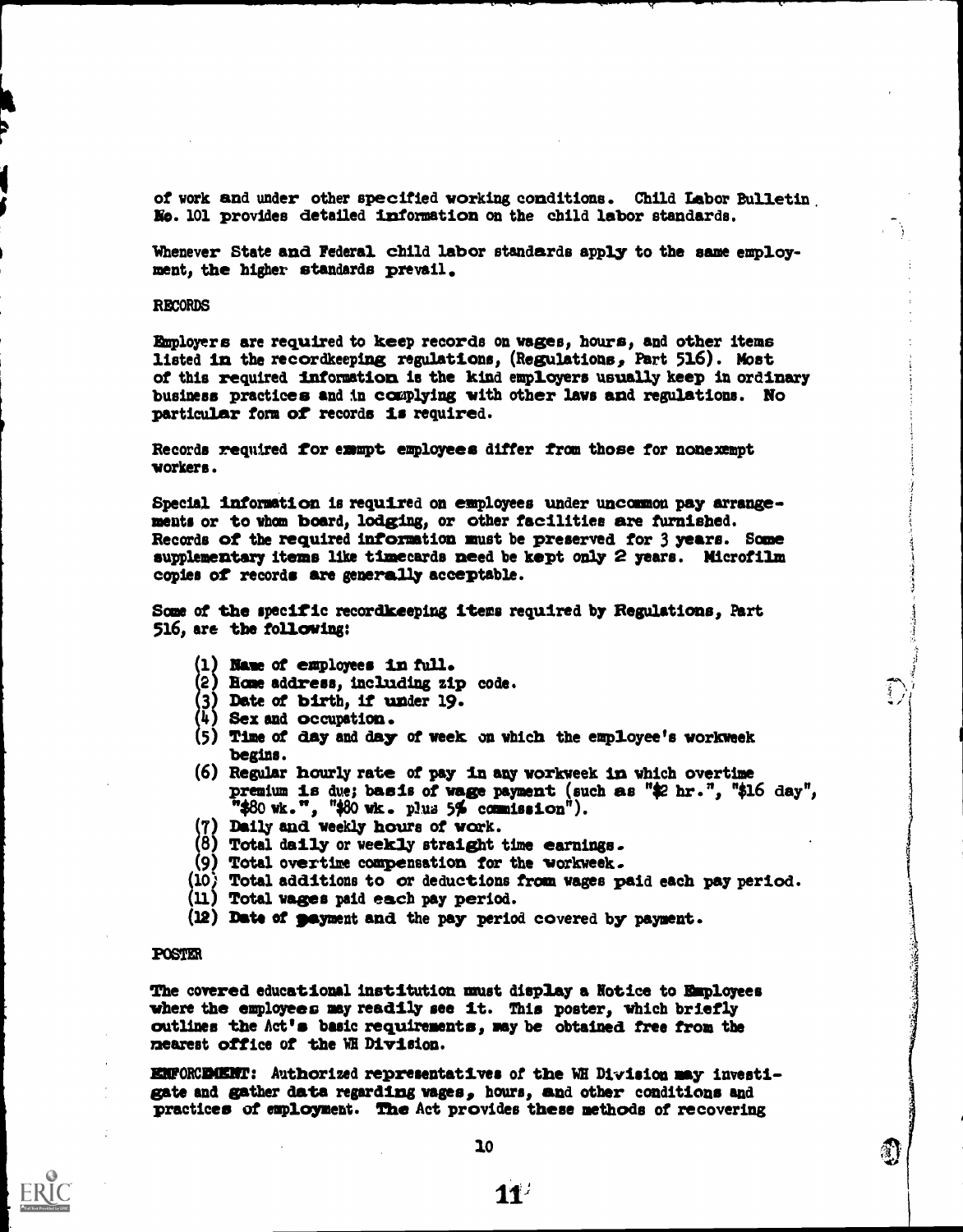unpaid minimum and/or overtime wages: (1) the Administrator may supervise<br>the payment of back wages; (2) in certain circumstances the Secretary of<br>Labor may bring suit for back pay upon the written request of an employee; law, including the unlawful withholding of proper minimum wage and overtime pay.

It is a violation of the law to discharge or otherwise discriminate against an employee for filing a complaint or participating in a pro-<br>ceeding under the law.

Willful violations may be prosecuted criminally and the violator fined up to 40,000 on each count. A second conviction for such a violation may result in imprisonment.

A 2-year statute of limitations applies to the recovery of back wages except in the case of willful violations, in which case a 3-year statute of limitations would be applicable.

# THE AGE DISCRIMINATION IN EMPLOYMENT ACT

ways to meet problems arising from the impact of age on employment. It<br> $\lambda_{\ell}$  prohibits arbitrary discrimination in employment, based on age, by employers This Act (which is also enforced by the WE Division) prcomotes the employ- ment of the older worker based on ability rather than age; prohibits arbitrary age discrimination in employment; and helps employers and employees find of 25 or more persons in an industry affecting interstate commerce, employ-<br>ment agencies serving at least one such employer, and labor organizations<br>with 25 or more members in an industry affecting interstate commerce.<br>Ho local governments.

Most individuals who are et least  $40$  but less than 65 years of age are protected from age discrimination in matters of hiring, discharge, com- pensation, or other terms, conditions, or privileges of employment.

THE FEDERAL WAGE GARNISHMENT LAW

The Federal Wage Garnishment Law (Title III of the Consumer Credit Protection Act), also enforced by the WE Division sets restrictions on the amount of an employee's earnings that may be deducted in any one week through garnishment proceedings and on diecharge fran employment by reason of garnishment. When an employee's disposable earnings--the part remaining after deductions required by law are made--are more than  $$64$  a week, up to  $25\%$  of the disposable earnings may be garnished. Where the disposable earnings are  $$64$  or less, only the amount over  $$44$  may be garnished. This law does not change most garnishment procedures established by State law,